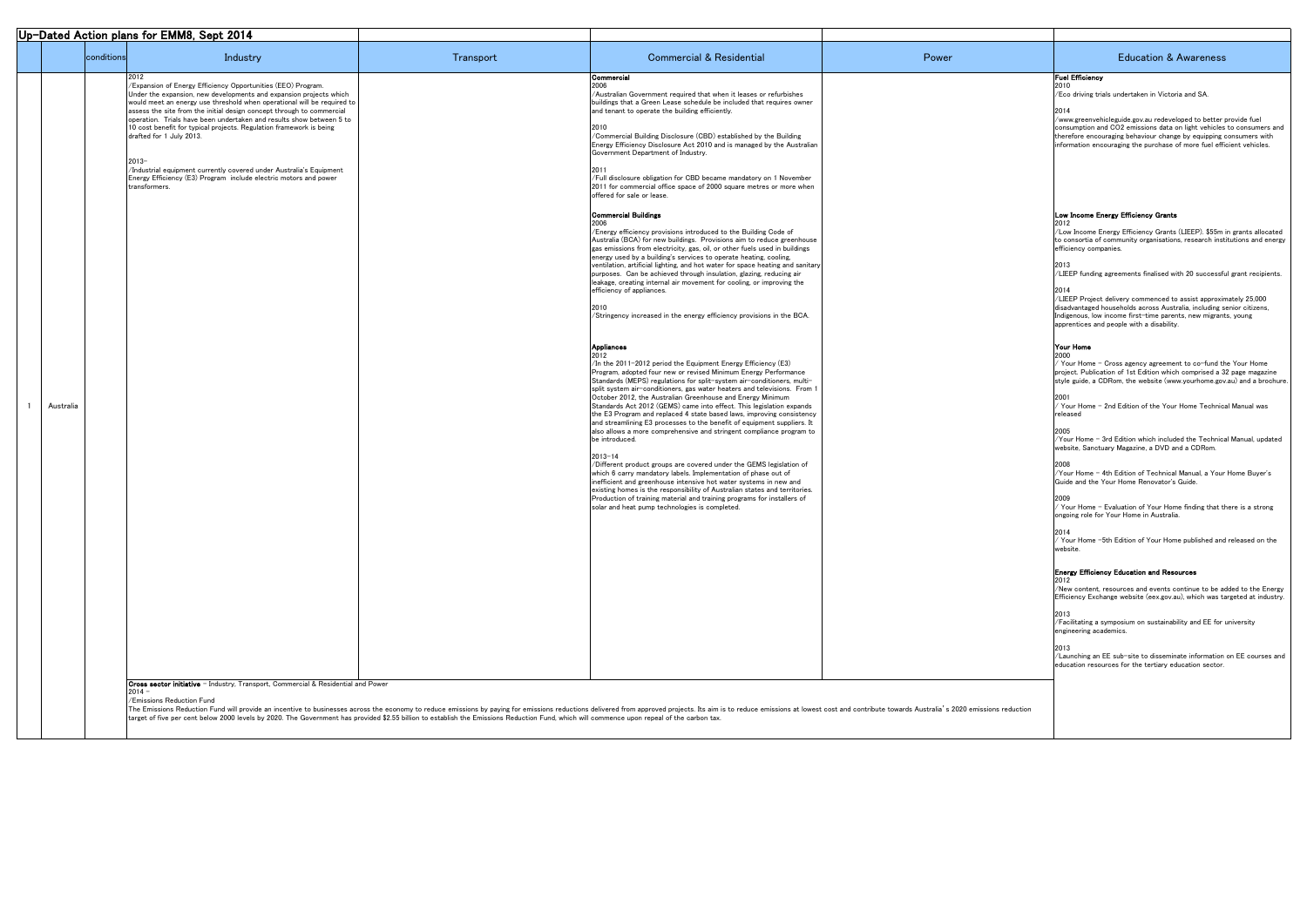| Up-Dated Action plans for EMM8, Sept 2014 |            |                                                                                                                                                                                                                                                                                                                                                                                                                                                                                                                                                                                                                                                                                                                           |                                                                                                                                                                                                                                                                                                                                                                                                                                                                                                                                                                                                                                                                                                                                                                                                                                                                                                                                                                                                                                                                                                                                                                                                                                             |                                                                                                                                                                                                                                                                                                                                                                                                                                                                                                                                                                                                                                                                                                                                                                                                                                                                                                                                                                                                                                                                                                                                                                                                                                                                                                                                                                                                            |                                                                                                                                                                                                                                                                                                                                                                                                                                                                                                                                                                                                                                                         |                                                                                                                                                                                                                                                                                                                                                                                                                                                                                                                                                                                                                                                                                                                                                                                                                                                                                                                                                                                                                                                                                                                              |
|-------------------------------------------|------------|---------------------------------------------------------------------------------------------------------------------------------------------------------------------------------------------------------------------------------------------------------------------------------------------------------------------------------------------------------------------------------------------------------------------------------------------------------------------------------------------------------------------------------------------------------------------------------------------------------------------------------------------------------------------------------------------------------------------------|---------------------------------------------------------------------------------------------------------------------------------------------------------------------------------------------------------------------------------------------------------------------------------------------------------------------------------------------------------------------------------------------------------------------------------------------------------------------------------------------------------------------------------------------------------------------------------------------------------------------------------------------------------------------------------------------------------------------------------------------------------------------------------------------------------------------------------------------------------------------------------------------------------------------------------------------------------------------------------------------------------------------------------------------------------------------------------------------------------------------------------------------------------------------------------------------------------------------------------------------|------------------------------------------------------------------------------------------------------------------------------------------------------------------------------------------------------------------------------------------------------------------------------------------------------------------------------------------------------------------------------------------------------------------------------------------------------------------------------------------------------------------------------------------------------------------------------------------------------------------------------------------------------------------------------------------------------------------------------------------------------------------------------------------------------------------------------------------------------------------------------------------------------------------------------------------------------------------------------------------------------------------------------------------------------------------------------------------------------------------------------------------------------------------------------------------------------------------------------------------------------------------------------------------------------------------------------------------------------------------------------------------------------------|---------------------------------------------------------------------------------------------------------------------------------------------------------------------------------------------------------------------------------------------------------------------------------------------------------------------------------------------------------------------------------------------------------------------------------------------------------------------------------------------------------------------------------------------------------------------------------------------------------------------------------------------------------|------------------------------------------------------------------------------------------------------------------------------------------------------------------------------------------------------------------------------------------------------------------------------------------------------------------------------------------------------------------------------------------------------------------------------------------------------------------------------------------------------------------------------------------------------------------------------------------------------------------------------------------------------------------------------------------------------------------------------------------------------------------------------------------------------------------------------------------------------------------------------------------------------------------------------------------------------------------------------------------------------------------------------------------------------------------------------------------------------------------------------|
|                                           | conditions | Industry                                                                                                                                                                                                                                                                                                                                                                                                                                                                                                                                                                                                                                                                                                                  | Transport                                                                                                                                                                                                                                                                                                                                                                                                                                                                                                                                                                                                                                                                                                                                                                                                                                                                                                                                                                                                                                                                                                                                                                                                                                   | <b>Commercial &amp; Residential</b>                                                                                                                                                                                                                                                                                                                                                                                                                                                                                                                                                                                                                                                                                                                                                                                                                                                                                                                                                                                                                                                                                                                                                                                                                                                                                                                                                                        | Power                                                                                                                                                                                                                                                                                                                                                                                                                                                                                                                                                                                                                                                   | <b>Education &amp; Awareness</b>                                                                                                                                                                                                                                                                                                                                                                                                                                                                                                                                                                                                                                                                                                                                                                                                                                                                                                                                                                                                                                                                                             |
| Brunei                                    |            | $/$ promote energy management<br>/published energy management guide<br>/promote energy audit<br>/promote EE equipment<br>2014-2015<br>/Monitoring the energy consumption of big industrial sectors (BSP,<br><b>BLNG &amp; BMC).</b><br>/Visiting big industrial sectors to provide consultation and briefing as<br>well as to exchange idea on the reduction of energy consumption.<br>$/$ To introduce Energy Manager to conduct energy audit and prepare<br>recommendations on how to reduce energy costs in inductrial sector.                                                                                                                                                                                         | 2010<br>/promote energy saving driving skills<br>2014-2015<br>/Partnership with the Ministry of Communication to introduce hybrid<br>cars, electric vehicle (EV) and Fuel Efficeint Vehicle (FEV).<br>/To produce TV documentary towards the formulation of energy<br>efficient and green vehicle in Brunei Darussalam.<br>/To establish the National Green Technology Policy by emphasizing the $\,$ /To implement the National Appliance Standards & Labeling Regulation<br>transportation sector as it is the highest contributor in terms of carbon in Brunei Darussalam towards the use of energy efficient products.<br>emission in Brunei Darussalam.<br>/To set up an Electric Vehicle Task Force (EVTF) lead by the Ministry<br>of Communication and Energy Department, Prime Minister's Office.<br>/To identify the major key industry players serve as the 'service'<br>government's vision towards the successful implementation of EVs in<br>the country.<br>/To establish coherent and effective incentive models such as import<br>duty and excise duty exemption on EVs and hybrid cars in order to fully better light intensity lighting.<br>encourage more Bruneian to embrace environment-friendly or green<br>vehicles. | /promote energy management<br>/promote energy audit<br>/EE 5-star labelling; voluntary basis<br>/regulate operating hours for AC in gov. buildings<br>/promote more EE lighting and other appliances<br>/improve efficiency of street lighting<br>2014-2015<br>Monitoring the effectiveness of the new electricity tariff on residential $\,$ 2014-2015<br>sector which was introduced on 01 January 2012.<br>/Development of Energy Efficiency and Conservation Program in Brunei than 45 percent by replacing simple cycle power plant with more<br>Darussalam.<br>provider' of EVs in Brunei Darussalam in order to support and to achieve  /Development of the EEC Building Code in collaboration with Ministry of  /Reducing partial load operation, transmission and distribution losses.<br>Development.<br>$\sqrt{10}$ undertake a project on the replacement of the existing High<br>Pressure Sodium Vapour (HSPV) street lighting to low wattage and<br>$\sqrt{7}$ expand the EEC awareness raising programme to the government<br>officers and staff, students and rural communities at Mukim & Kampong<br>by delivering talks on energy saving.<br>/To approach selected household for a quick talks on energy saving.<br>/To introduce Energy Manager to conduct energy audit and prepare a<br>coherent recommendations on how to reduce energy costs in<br>commercial & residential sectors. | /improve power generation efficiency via combine cycle mode or<br>cogeneration for new power plant<br>12011<br>/enhance supply side management to increase efficiency and reduce<br>use of energy; combined cycle, co-generation $\rightarrow$ efficiency more than<br>/Improving the overall existing power generation efficiency to greater<br>efficient combined-cycle or co-generation plant.<br>/Integration of renewable energy to meet the demands on power in<br>Brunei Darussalam.<br>/Monitoring the reduction of energy consumption in the residential<br>sector after the introduction of new electricity tariff on the 01 January<br>2012. | /introduce energy manager course to the higher education system<br>/establish "Energy Club" in secondary schools<br>/hold continuous awareness campaigns<br>/declared 24th May as Energy Day to inculcate EE&C culture<br>/published energy saving tips (English & Malay)<br>/National EEC Initiative Award Competition<br>$ 2014 - 2015 $<br>/Collaboration work with the Curriculum Department, Ministry of<br>Education in setting up EEC curriculum in the National Education System.<br>/To continue partnership with STEP Centre, Ministry of Education in<br>enhancing EEC activities and projects in Energy Clubs at secondary<br>schools both on energy saving mechanism and project on renewable<br>energy (solar panel).<br>/Continuously organize the energy expo/exhibition and roadshows,<br>workshops and seminars on capacity building.<br>/Conduct a seminar on energy savings to newly appointed government<br>officers and staff as well as rural communities at Mukim & Kampong level.<br>/To encourage both government agencies and private sectors to<br>participate in the annual ASEAN Energy Award. |
| Cambodia                                  |            | 2010<br>$\!$ introduce energy efficiency & saving tech. and equipments to<br>designated factories<br>$\sqrt{2}$ introduce energy management system to designated factories<br>/development of energy database for designated factories<br>/tech. assistance in energy auditing<br>/program for energy saving plan by medium-large factories<br>lighting; improve design, new technology, control, skylights+light/<br>wells/shelves<br>/boilers; design, insulation duct, steam trap, heat recovery<br>/refrigeration; setting, controls, duct layout+zoning, new technology,<br>/Compressed air; leak stop program, nozzles, sizing, control<br>/Electric motors; replace with EE motors, variable speed drives, control | 2010<br>/develop & promote public transport systems; railways, waterways<br>study on eco-car project to enhance fuel consumption for automobile<br>implement alternative fuels foot transport; biofuels, ethanol<br>/improve transport and communication system<br>vehicle efficiency; maintenance, testing, regulations, new technology<br>fuel substitution; biofuels, encourage natural gas, EV+hybrid vehicles<br>transport system efficiency; public transport systems, trains, non-<br>motorized transport, plan towns/buildings/events                                                                                                                                                                                                                                                                                                                                                                                                                                                                                                                                                                                                                                                                                               | /establish standard and labelling for appliances<br>/promote high energy efficiency lighting and cooking stoves<br>/establish building code for new and existing buildings<br>/promote use of indigenous & alternative fuels; solar, wind,<br>biomass, biofuels<br>2011<br>-Residential<br>/building design; orientation, natural lighting & ventilation, insulation<br>$\alpha$ ooking; gas utilisation, efficient wood $\alpha$ oal stove $\alpha$<br>lighting; CFL, task lighting rather than whole space<br>$\gamma$ space cooling; ceiling fans, sealable living & bedrooms<br>$\alpha$ appliances; EE labelling, refrigerator setting and maintenance<br>street lighting; EE bulbs, timers & sensors<br>-Commercial Buildings<br>$\alpha$ design; orientation, insulation, natural lighting & ventilation, double<br>glazed windows<br>lighting; design, new tech., automatic control, zoning,<br>/water heating; solar and gas, heat pumps, insulation, heat recovery,<br>setting<br>/AC; setting, controls, duct layout+zoning, new technology,                                                                                                                                                                                                                                                                                                                                                    |                                                                                                                                                                                                                                                                                                                                                                                                                                                                                                                                                                                                                                                         | /promote energy efficiency awareness for public<br>/capacity building and training courses for designated factories & buildings<br>/introduce Energy Service Company (ESCO) business                                                                                                                                                                                                                                                                                                                                                                                                                                                                                                                                                                                                                                                                                                                                                                                                                                                                                                                                         |
| China                                     |            | /adjustment of industry structure                                                                                                                                                                                                                                                                                                                                                                                                                                                                                                                                                                                                                                                                                         |                                                                                                                                                                                                                                                                                                                                                                                                                                                                                                                                                                                                                                                                                                                                                                                                                                                                                                                                                                                                                                                                                                                                                                                                                                             | energy efficiency improvement                                                                                                                                                                                                                                                                                                                                                                                                                                                                                                                                                                                                                                                                                                                                                                                                                                                                                                                                                                                                                                                                                                                                                                                                                                                                                                                                                                              |                                                                                                                                                                                                                                                                                                                                                                                                                                                                                                                                                                                                                                                         | /promote social awareness on 'green consumption'                                                                                                                                                                                                                                                                                                                                                                                                                                                                                                                                                                                                                                                                                                                                                                                                                                                                                                                                                                                                                                                                             |
| India                                     |            | Not submitted                                                                                                                                                                                                                                                                                                                                                                                                                                                                                                                                                                                                                                                                                                             |                                                                                                                                                                                                                                                                                                                                                                                                                                                                                                                                                                                                                                                                                                                                                                                                                                                                                                                                                                                                                                                                                                                                                                                                                                             |                                                                                                                                                                                                                                                                                                                                                                                                                                                                                                                                                                                                                                                                                                                                                                                                                                                                                                                                                                                                                                                                                                                                                                                                                                                                                                                                                                                                            |                                                                                                                                                                                                                                                                                                                                                                                                                                                                                                                                                                                                                                                         |                                                                                                                                                                                                                                                                                                                                                                                                                                                                                                                                                                                                                                                                                                                                                                                                                                                                                                                                                                                                                                                                                                                              |
| Indonesia                                 |            | /mandatory energy audit and energy manager<br>/energy management system<br>/subsector specific benchmark;<br>2.17t-CO2/t-cement $(2025BAU)$ => 1.09<br>11.58t-CO2/t-steel $(2025BAU) \Rightarrow 9.56$                                                                                                                                                                                                                                                                                                                                                                                                                                                                                                                    | 2009<br>/introduce EE vehicles<br>/encourage public transportation<br>/promote the utilization of gas and biofuel for public transportation<br>/encourage eco-driving<br>/promote bike to work                                                                                                                                                                                                                                                                                                                                                                                                                                                                                                                                                                                                                                                                                                                                                                                                                                                                                                                                                                                                                                              | Household<br>/conduct public advertisement of EE&C<br>/promote energy saving lamp, compact fluorescent lamp and appliances<br>/promote standard and labelling system; household appliances<br>/switch utilization kerosene to LPG for cooking activity<br>Commercial<br>/introduce high efficiency equipment for lamps, AC etc.<br>/Energy Management system                                                                                                                                                                                                                                                                                                                                                                                                                                                                                                                                                                                                                                                                                                                                                                                                                                                                                                                                                                                                                                               |                                                                                                                                                                                                                                                                                                                                                                                                                                                                                                                                                                                                                                                         | /EE&C seminar/WS, Energy Award for efficient buildings<br>$\sqrt{2}$ capacity building, partnership program on energy conservation                                                                                                                                                                                                                                                                                                                                                                                                                                                                                                                                                                                                                                                                                                                                                                                                                                                                                                                                                                                           |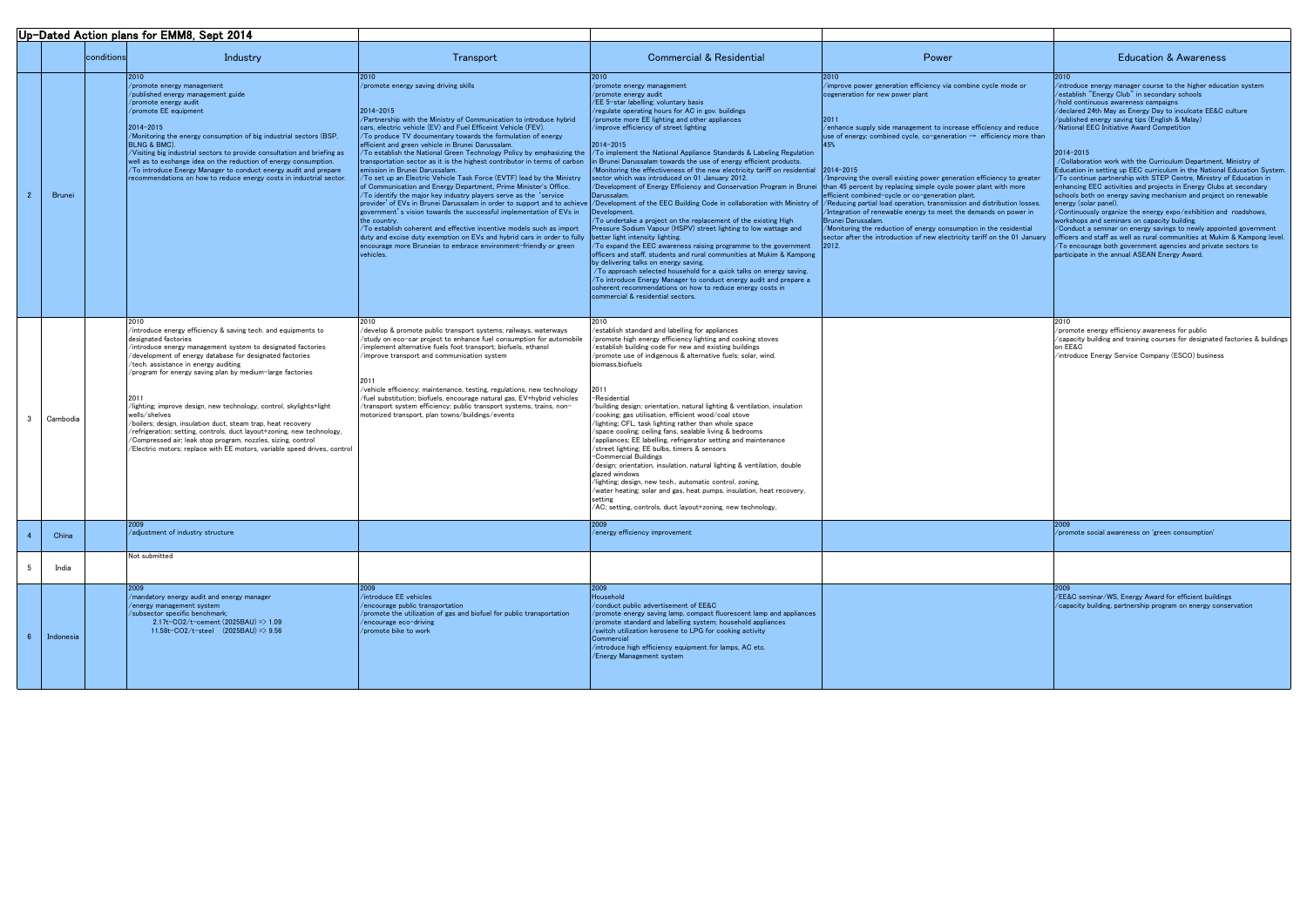| Up-Dated Action plans for EMM8, Sept 2014 |                                                                                                                                                                                                                                             |                                                                                                                             |                                                                                                                                                                                                                                                                                                                            |                                                                                                                        |                                                                                                                                       |
|-------------------------------------------|---------------------------------------------------------------------------------------------------------------------------------------------------------------------------------------------------------------------------------------------|-----------------------------------------------------------------------------------------------------------------------------|----------------------------------------------------------------------------------------------------------------------------------------------------------------------------------------------------------------------------------------------------------------------------------------------------------------------------|------------------------------------------------------------------------------------------------------------------------|---------------------------------------------------------------------------------------------------------------------------------------|
| conditions                                | Industry                                                                                                                                                                                                                                    | Transport                                                                                                                   | <b>Commercial &amp; Residential</b>                                                                                                                                                                                                                                                                                        | Power                                                                                                                  | <b>Education &amp; Awareness</b>                                                                                                      |
|                                           | /encourage SME for fine-tuned energy management system<br>introduce the most advanced technologies                                                                                                                                          | /improve continuously fuel efficiency of conventional vehicles<br>/introduce next generation vehicles such as hybrid and EV | 2009<br>/promote highly insulated houses and buildings<br>/replace all CRT TVs to more efficient display type<br>$\sqrt{2}$ encourage efficient lighting equipment                                                                                                                                                         | /improve power generation efficiency by some 3%                                                                        | /national campaign for low carbon society                                                                                             |
|                                           | 2010<br>/use common EE benchmarks for EEC law; iron & steel, cement, power<br>generation sector                                                                                                                                             | expand energy management system; truck business                                                                             | 2010<br>/expand energy management system; large customers, retail chain<br>stores restaurant chains<br>/eco-point system; a kind of subsidies for purchase of EE appliances                                                                                                                                                |                                                                                                                        | /EEC law; submit annual consumption reports and future plans for EE<br>(large customer)                                               |
|                                           | 2011<br>/summer electricity demand reduction by 15% for large customers;<br>coordinating shift of operations and running schedules, staggering<br>holidays and days off<br>/summer electricity demand reduction by 15% for small customers; |                                                                                                                             | /promote highly insulated houses and buildings; subsidies, eco-point<br>system<br>2011                                                                                                                                                                                                                                     |                                                                                                                        |                                                                                                                                       |
| <b>JAPAN</b>                              | planning the voluntary restraint measures, Standard format for saving<br>electricity action plan, website to register goals of consumers<br>2012<br>/nationwide transmission and SETSUDEN action for electricity supply                     |                                                                                                                             | /summer electricity demand reduction by 15% for households; prevailing<br>basic knowledge of saving electricity and indicating the numerical effect<br>of saving of ACs, refrigerators and room lights through TV, website,<br>posting and brochures<br>/establish website allows each house to set target and measure for |                                                                                                                        |                                                                                                                                       |
|                                           | shortage in peak time.<br>$\H$ electricity supply shortage alarm $\H'$ will be announced                                                                                                                                                    |                                                                                                                             | saving electricity to promote action                                                                                                                                                                                                                                                                                       |                                                                                                                        |                                                                                                                                       |
|                                           | 2013<br>/concrete SETSUDEN menus are introduced to promote further<br>SETSUDEN action                                                                                                                                                       |                                                                                                                             | /nationwide transmission and SETSUDEN action for electricity supply<br>shortage in peak time.<br>$^{\prime\prime}$ electricity supply shortage alarm $^{\prime\prime}$ will be announced                                                                                                                                   |                                                                                                                        |                                                                                                                                       |
|                                           |                                                                                                                                                                                                                                             |                                                                                                                             | 2013<br>/concreate SETSUDEN menus are introduced to promote further<br>SETSUDEN action                                                                                                                                                                                                                                     |                                                                                                                        |                                                                                                                                       |
|                                           | 2009                                                                                                                                                                                                                                        |                                                                                                                             | 2009                                                                                                                                                                                                                                                                                                                       |                                                                                                                        |                                                                                                                                       |
|                                           | /voluntary agreement with heavy energy consuming companies<br>/obligatory energy audit for heavy energy consuming workplaces                                                                                                                | /average fuel economy standards for newly produced passenger cars<br>$\sqrt{EE}$ labelling                                  | Residential<br>/EE labelling                                                                                                                                                                                                                                                                                               |                                                                                                                        | /Green Government Buildings by various energy saving systems<br>7 Promotion of energy saving by implementing Regional Energy Programs |
|                                           | /Energy Saving through Partnerships(ESP)                                                                                                                                                                                                    | /incentives for light duty vehicle and hybrid cars (tax reduction, etc.)                                                    | $\sqrt{2}$ mandatory the Minimum Energy Performance Standards (MEPS)                                                                                                                                                                                                                                                       |                                                                                                                        |                                                                                                                                       |
|                                           | /investment of EE facilities through soft loans and ESCOs                                                                                                                                                                                   |                                                                                                                             | /reduce standby power in electronic devices (Standby Korea 2010)<br>/certification of high efficient products and partially rebate on specified                                                                                                                                                                            |                                                                                                                        | /2012                                                                                                                                 |
|                                           |                                                                                                                                                                                                                                             | 12011<br>/Various policy measures to improve national average fuel economy                                                  | Building                                                                                                                                                                                                                                                                                                                   |                                                                                                                        | Green school program to enhance the energy efficiency on school builid                                                                |
|                                           | /More support on the investment in energy saving by the private sector                                                                                                                                                                      | (average fuel economy for the newly produced passenger cars(12.4km/l $\,$ /EE ratings for newly constructed apartments      |                                                                                                                                                                                                                                                                                                                            |                                                                                                                        |                                                                                                                                       |
|                                           | /Fostering partnership and cooperation for energy saving<br>/Voluntary Agreements(VA) of GHC and energy reduction for large                                                                                                                 | $\ket{-}$ 17km/2 by 2012)<br>/Expansion of bus rapid transit(BRT) network and enhancement of                                | /diffusion of small scale CHP and district heating<br>energy saving guidance in public institutions                                                                                                                                                                                                                        |                                                                                                                        |                                                                                                                                       |
|                                           | energy-consuming companies<br>/Obligatory Energy Audit for heavy energy consuming workplaces since                                                                                                                                          | intermodal transfer facilities<br>$\sim$ Light rail transit(LRT) network expansion and more efficient rail freight          |                                                                                                                                                                                                                                                                                                                            |                                                                                                                        |                                                                                                                                       |
| Korea                                     | 2007.1                                                                                                                                                                                                                                      | Itransfer                                                                                                                   | 2011                                                                                                                                                                                                                                                                                                                       |                                                                                                                        |                                                                                                                                       |
|                                           |                                                                                                                                                                                                                                             | /Promotion of bicycle riding and construction of bicycle paths and<br><i>diacilities</i>                                    | /Promotion of district heating and cooling<br>/Reinforcing regulations and incentives for the energy efficiency of                                                                                                                                                                                                         |                                                                                                                        |                                                                                                                                       |
|                                           | /2012<br>GHG- Energy Target scheme poilicy has been activated since 2012.1                                                                                                                                                                  | /Hybrid Car tax credit                                                                                                      | houses and buildings<br>/VA on energy saving with large energy consuming buildings (Voluntary                                                                                                                                                                                                                              |                                                                                                                        |                                                                                                                                       |
|                                           |                                                                                                                                                                                                                                             | $ 2012\rangle$                                                                                                              | Agreement Incentive)<br>/building energy efficiency rating for newly constructed apartment and                                                                                                                                                                                                                             |                                                                                                                        |                                                                                                                                       |
|                                           |                                                                                                                                                                                                                                             | /Energy efficiency rating for Tire<br>/Energy frontier program(similar to Top runner program of Japan) for 4                | office buildings                                                                                                                                                                                                                                                                                                           |                                                                                                                        |                                                                                                                                       |
|                                           |                                                                                                                                                                                                                                             | appliances (TV, refrig. air-conditioner, Washing machine)                                                                   |                                                                                                                                                                                                                                                                                                                            |                                                                                                                        |                                                                                                                                       |
|                                           |                                                                                                                                                                                                                                             |                                                                                                                             | 12012<br>/The law for fostering green building construction enacted since 2012.2                                                                                                                                                                                                                                           |                                                                                                                        |                                                                                                                                       |
|                                           |                                                                                                                                                                                                                                             |                                                                                                                             | /Certification of energy consumption for building(2013.1)                                                                                                                                                                                                                                                                  |                                                                                                                        |                                                                                                                                       |
|                                           |                                                                                                                                                                                                                                             |                                                                                                                             | 2010                                                                                                                                                                                                                                                                                                                       | 2010                                                                                                                   |                                                                                                                                       |
|                                           | /promote introduction of equipment and facilities with high energy<br>conservation capacity                                                                                                                                                 | $\sqrt{2}$ improve fuel efficiency of passenger car and promote car battery<br>/promote using new cars                      | labelling systems for buildings and appliances<br>/develop demand side management programs                                                                                                                                                                                                                                 | /promote new tech. of the energy management system<br>/promote sustainable renewable energy application in electricity | /introduce Energy Service Company (ESCO) business                                                                                     |
| Lao PDR                                   |                                                                                                                                                                                                                                             |                                                                                                                             | control the quality of electric appliances                                                                                                                                                                                                                                                                                 | generation                                                                                                             |                                                                                                                                       |
|                                           |                                                                                                                                                                                                                                             |                                                                                                                             |                                                                                                                                                                                                                                                                                                                            |                                                                                                                        |                                                                                                                                       |

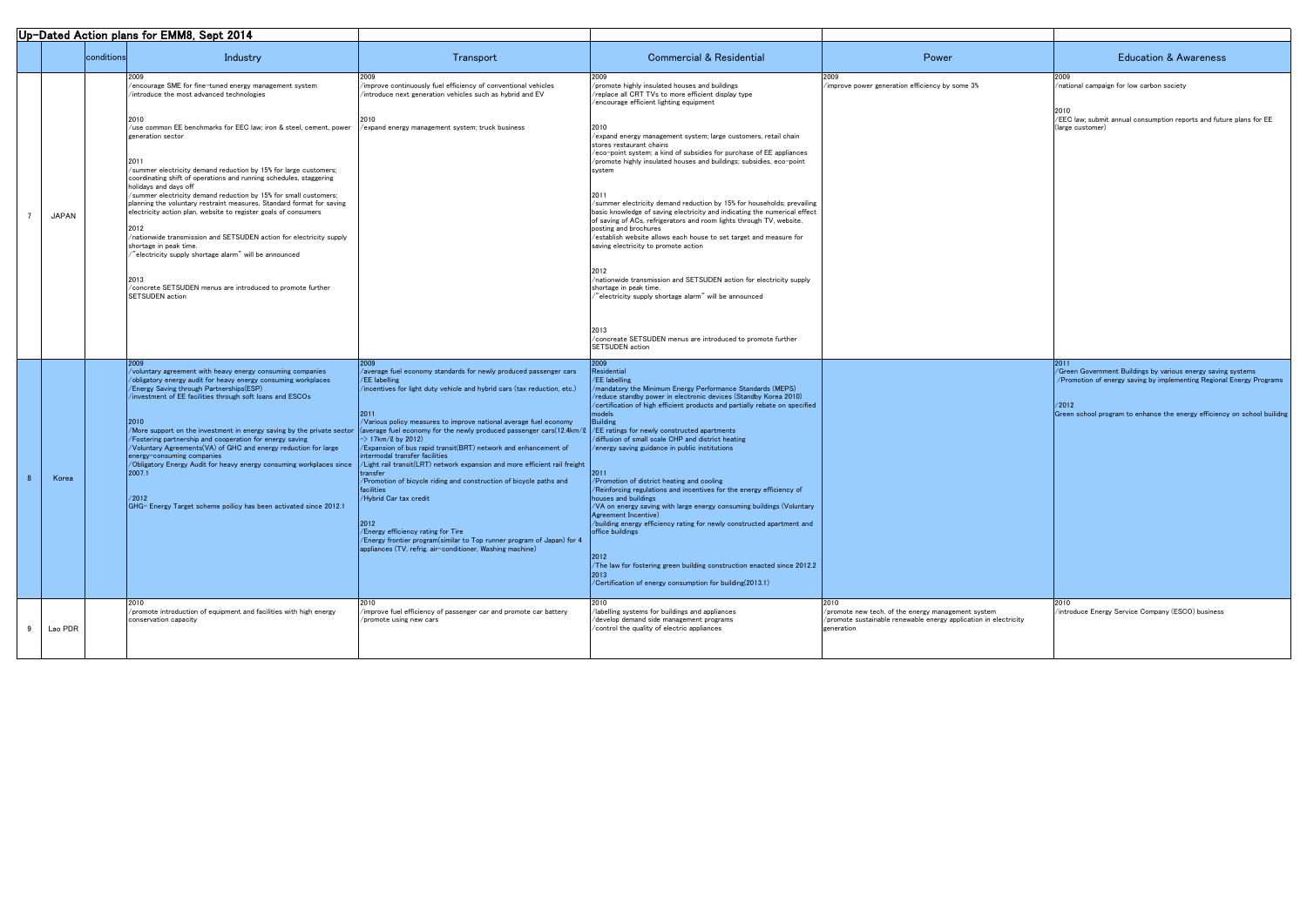|    |           |            | Up-Dated Action plans for EMM8, Sept 2014                                                                                                                                                                                                                                                                                                                                                                                                                                                                                                                                                        |                                                                                                                                                                                                                                                                                                                                                                                                                                                                                                                                                                                                                                                                                                                                                                                                                  |                                                                                                                                                                                                                                                                                                          |
|----|-----------|------------|--------------------------------------------------------------------------------------------------------------------------------------------------------------------------------------------------------------------------------------------------------------------------------------------------------------------------------------------------------------------------------------------------------------------------------------------------------------------------------------------------------------------------------------------------------------------------------------------------|------------------------------------------------------------------------------------------------------------------------------------------------------------------------------------------------------------------------------------------------------------------------------------------------------------------------------------------------------------------------------------------------------------------------------------------------------------------------------------------------------------------------------------------------------------------------------------------------------------------------------------------------------------------------------------------------------------------------------------------------------------------------------------------------------------------|----------------------------------------------------------------------------------------------------------------------------------------------------------------------------------------------------------------------------------------------------------------------------------------------------------|
|    |           | conditions | Industry                                                                                                                                                                                                                                                                                                                                                                                                                                                                                                                                                                                         | Transport                                                                                                                                                                                                                                                                                                                                                                                                                                                                                                                                                                                                                                                                                                                                                                                                        |                                                                                                                                                                                                                                                                                                          |
|    |           |            | 2009<br>/EE equipment list; fans, motors, chillers, transformers, air-compressors<br>/Malaysian Industries EE Improvement Programme; 51 companies audited<br>/fiscal incentives to promote efficient use of energy<br><b>Efficient Management of Electrical Energy Regulations 2008</b><br>$\ell$ reporting, energy audits, measures to reduce electricity consumption<br>2011                                                                                                                                                                                                                   |                                                                                                                                                                                                                                                                                                                                                                                                                                                                                                                                                                                                                                                                                                                                                                                                                  | 2009<br>/Low Energy<br>Communicat<br>/Zero Energ<br>/Code of Pr<br><b>Buildings (N</b><br>/labelling                                                                                                                                                                                                     |
| 10 | Malaysia  |            | /Sustainability Achieved Via Energy efficiency rebate programme(SAVE):<br>rebated are given to encourage the purchase of energy efficient<br>equipments to initiate market development of energy efficient appliances<br>(Anticipated savings $\rightarrow$ 127.3GWh)<br>$2012 - 2013$                                                                                                                                                                                                                                                                                                           |                                                                                                                                                                                                                                                                                                                                                                                                                                                                                                                                                                                                                                                                                                                                                                                                                  | <b>2011</b><br>/Sustainabili<br>rebated are<br>equipments<br>(Anticipated                                                                                                                                                                                                                                |
|    |           |            | /Mandatory implementation of Malaysian Standard on Minimum Energy<br>Performance Standard (MEPS) for 5 electrical appliances; Refrigerator,<br>Air Conditioner, Television, Fans and Lighting.<br>/Energy Service Companies (ESCO) are incorporated to ensure<br>successful implementation on energy efficiency improvement projects<br>based on the Energy Performance Contracting (EPC) concept.                                                                                                                                                                                               |                                                                                                                                                                                                                                                                                                                                                                                                                                                                                                                                                                                                                                                                                                                                                                                                                  | $ 2012 - 2013 $<br>/Establishm<br>Standard (M<br>Conditioner,                                                                                                                                                                                                                                            |
|    |           |            | 2009                                                                                                                                                                                                                                                                                                                                                                                                                                                                                                                                                                                             | 2009                                                                                                                                                                                                                                                                                                                                                                                                                                                                                                                                                                                                                                                                                                                                                                                                             | 2009                                                                                                                                                                                                                                                                                                     |
| 11 | Myanmar   |            | /develop energy statistics<br>introduce EE equipment and facilities<br>/develop the goals of voluntary action plans<br>labelling system for appliances<br>2013<br>$\ell$ encourage to renovate EE machinery and equipment in industry<br>2014<br>/Keep on develop of Decree on thrifty and efficient use of energy<br>/Submit Myanmar Energy Managements Standard(ISO50001) to<br>Standard Council and get approval<br>$\sqrt{2}$ Cooperate with international organization to implement suitable<br>projects on EE&C                                                                            | /improve fuel efficiency<br>/substitute with renewable energy (biofuels) and natural gas<br>$\ell$ energy savings through exploiting efficient trans. Networks including<br>road, waterway, rail, air and sea<br>2013/2014<br>$\alpha$ /apply tax and incentive program on importtion vehicles to improve fuel<br>efficiency vehicles usage                                                                                                                                                                                                                                                                                                                                                                                                                                                                      | /labelling sy<br>/develop the<br>/thorough m<br>/encourage<br>buildings<br>/promote th                                                                                                                                                                                                                   |
| 12 | <b>NZ</b> |            | 2010<br>/promote energy management, $APs$ and audits providing grants for<br>audits<br>/encourage new and under-used $\mathsf{EE}$ tech. projects<br>/develop wood fuel industry<br>$\sqrt{m}$ inimum energy performance standards<br>2011<br>/loans scheme for upgrades to public facilities<br>$\alpha$ audit for increasing the efficiency of compressed air systems<br>2014<br>/ Initiative to support increased energy efficiency of meat and dairy<br>heat plant (due to start 1 July 2014)<br>Establishment of a regional renewable heat hub (in Southland) (due to<br>start 1 July 2014) | 2009<br>/more efficient transport modes<br>/improve the efficiency of the transport fleet<br>/develop and adopt renewable fuels<br>2010<br>/vehicle fuel economy labelling<br>$\sqrt{2}$ public transport service and infrastructure funding<br>/safe & efficient fuel efficient driving programme<br>support for school and business travel plans<br>/integrated land use and transport planning<br>/road tax relief for electric vehicles<br>$\sqrt{$ excise tax relief for ethanol blended petrol<br>/grants for biodiesel production (COMPLETED)<br>2012<br>/heavy vehicle fuel efficiency programme<br>2014<br>/ Extension to the heavy vehicle fuel effciency programme to small and<br>medium sized fleets (due to start July 2014)<br>/ Promotion of fuel efficient tyres (due to start in October 2014) | 2009<br>/better hom<br>$\sqrt{\rm{clean}}$ heati<br>$/$ home energ<br>2010, 2011<br>/building ene<br>NABERSNZ)<br>/expand Min<br>motors, pum<br>/Energy Sta<br>/grants for $\mathsf r$<br><b>(COMPLETE</b><br>additional g/<br>quality(COM<br>/grants for i<br> 2013 <br>$\sqrt{}$ Investmen<br>Commerci |

|            | <b>ELION DIANS TOF ENINO, OUDL ZUT4</b>                                                                                                                                                                                                                                                                                                                                                                                                                                                                                                                                                                                                                                                                                                                                                                                                                                                                                                                                                                                                                          |                                                                                                                                                                                                                                                                                                                                                                                                                                                                                                                                                                                                                                                                                                                                                                                                        |                                                                                                                                                                                                                                                                                                                                                                                                                                                                                                                                                                                                                                                                                                                                      |                                                                                                                                                                                                                                                                                                                                                                                                                                                                                                                                                                                                                                                                                                                     |                                                                                                                                                                                                                                                                                                                                                                                                                                                                                                                                                                                                                                                                                                                                                           |
|------------|------------------------------------------------------------------------------------------------------------------------------------------------------------------------------------------------------------------------------------------------------------------------------------------------------------------------------------------------------------------------------------------------------------------------------------------------------------------------------------------------------------------------------------------------------------------------------------------------------------------------------------------------------------------------------------------------------------------------------------------------------------------------------------------------------------------------------------------------------------------------------------------------------------------------------------------------------------------------------------------------------------------------------------------------------------------|--------------------------------------------------------------------------------------------------------------------------------------------------------------------------------------------------------------------------------------------------------------------------------------------------------------------------------------------------------------------------------------------------------------------------------------------------------------------------------------------------------------------------------------------------------------------------------------------------------------------------------------------------------------------------------------------------------------------------------------------------------------------------------------------------------|--------------------------------------------------------------------------------------------------------------------------------------------------------------------------------------------------------------------------------------------------------------------------------------------------------------------------------------------------------------------------------------------------------------------------------------------------------------------------------------------------------------------------------------------------------------------------------------------------------------------------------------------------------------------------------------------------------------------------------------|---------------------------------------------------------------------------------------------------------------------------------------------------------------------------------------------------------------------------------------------------------------------------------------------------------------------------------------------------------------------------------------------------------------------------------------------------------------------------------------------------------------------------------------------------------------------------------------------------------------------------------------------------------------------------------------------------------------------|-----------------------------------------------------------------------------------------------------------------------------------------------------------------------------------------------------------------------------------------------------------------------------------------------------------------------------------------------------------------------------------------------------------------------------------------------------------------------------------------------------------------------------------------------------------------------------------------------------------------------------------------------------------------------------------------------------------------------------------------------------------|
| conditions | Industry                                                                                                                                                                                                                                                                                                                                                                                                                                                                                                                                                                                                                                                                                                                                                                                                                                                                                                                                                                                                                                                         | Transport                                                                                                                                                                                                                                                                                                                                                                                                                                                                                                                                                                                                                                                                                                                                                                                              | <b>Commercial &amp; Residential</b>                                                                                                                                                                                                                                                                                                                                                                                                                                                                                                                                                                                                                                                                                                  | Power                                                                                                                                                                                                                                                                                                                                                                                                                                                                                                                                                                                                                                                                                                               | <b>Education &amp; Awareness</b>                                                                                                                                                                                                                                                                                                                                                                                                                                                                                                                                                                                                                                                                                                                          |
|            | EE equipment list; fans, motors, chillers, transformers, air-compressors<br>/Malaysian Industries EE Improvement Programme; 51 companies audited<br>/fiscal incentives to promote efficient use of energy<br>/Efficient Management of Electrical Energy Regulations 2008<br>$\sqrt{r}$ reporting, energy audits, measures to reduce electricity consumption<br> 2011<br>/Sustainability Achieved Via Energy efficiency rebate programme(SAVE):<br>rebated are given to encourage the purchase of energy efficient<br>equipments to initiate market development of energy efficient appliances<br>(Anticipated savings $\rightarrow$ 127.3GWh)<br>2012-2013<br>/Mandatory implementation of Malaysian Standard on Minimum Energy<br>Performance Standard (MEPS) for 5 electrical appliances; Refrigerator,<br>Air Conditioner, Television, Fans and Lighting.<br>/Energy Service Companies (ESCO) are incorporated to ensure<br>successful implementation on energy efficiency improvement projects<br>based on the Energy Performance Contracting (EPC) concept. |                                                                                                                                                                                                                                                                                                                                                                                                                                                                                                                                                                                                                                                                                                                                                                                                        | /Low Energy Building; Office for M. of Energy, Water and<br><b>Communications</b><br>/Zero Energy Building; Malaysian Energy Centre<br>/Code of Practice on the use of REN Energy and EE in non-residential<br>Buildings (MS1525)<br>/labelling<br>/Sustainability Achieved Via Energy efficiency rebate programme(SAVE):  <br>rebated are given to encourage the purchase of energy efficient<br>equipments to initiate market development of energy efficient appliances<br>$(Anticipated savings \rightarrow 127.3GWh)$<br>$ 2012 - 2013 $<br>/Establishment of Malaysian Standard on Minimum Energy Performance<br>Standard (MEPS) for 5 electrical appliances; Refrigerator, Air<br>Conditioner, Television, Fans and Lighting. | $ 2012 - 2013 $<br>/Promote the use of sustainable renewable energy in electricity<br>generation.<br>/Promote new technology and energy efficient equipment in electricity<br>generation such as supercritical boiler to enhance efficiency in coal-<br>based generation and the use of gas turbine (H-class) CGGT with higher<br>efficiency.<br>/Promote co-generation for electricity generation.<br>/Improvement and reduction of system losses in the transmission and<br>distribution system.<br>/Initiatives In Electricity Pricing To Promote Conservation-<br>Thermal Energy Storage Tariff<br><b>Sunday Tariff Discount</b><br>Off-peak Tariff Discount<br>Co-generation Standby Rate Reduction            | /training programmes for teachers and students<br>/activities to promote and create awareness on EE and REN<br>/A Guide to EE at Home(2008)<br>/TV commercial on energy saving tips                                                                                                                                                                                                                                                                                                                                                                                                                                                                                                                                                                       |
|            | develop energy statistics<br>introduce EE equipment and facilities<br>$\sqrt{2}$ develop the goals of voluntary action plans<br>/labelling system for appliances<br>$\epsilon$ encourage to renovate EE machinery and equipment in industry<br>Keep on develop of Decree on thrifty and efficient use of energy<br>Submit Myanmar Energy Managements Standard(ISO50001) to<br>Standard Council and get approval<br>$\alpha$ Cooperate with international organization to implement suitable<br>projects on EE&C                                                                                                                                                                                                                                                                                                                                                                                                                                                                                                                                                  | 2009<br>improve fuel efficiency/<br>$\sqrt{s}$ ubstitute with renewable energy (biofuels) and natural gas<br>energy savings through exploiting efficient trans. Networks including/<br>road, waterway, rail, air and sea<br>2013/2014<br>/apply tax and incentive program on importtion vehicles to improve fuel<br>efficiency vehicles usage                                                                                                                                                                                                                                                                                                                                                                                                                                                          | /labelling systems for buildings and appliances<br>/develop the demand side management<br>thorough management of energy and other resources<br>/encourage the use of alternative energy and EE improvements in<br>buildings<br>/promote the use of EE appliances and equipment                                                                                                                                                                                                                                                                                                                                                                                                                                                       | 2014<br>/improve power generation efficiency<br>/build new power transmission infrastructure to reduce in electricity<br>losses                                                                                                                                                                                                                                                                                                                                                                                                                                                                                                                                                                                     | 2013/2014<br>/Energy Management Handbook has been translated to Mother language<br>and published<br>Energy Efficiency and Conservation seminar/workshop<br>/Energy Management Training<br>/encourage to compete Energy Awards for all sectors                                                                                                                                                                                                                                                                                                                                                                                                                                                                                                             |
|            | $\gamma$ promote energy management, APs and audits providing grants for<br>$\ell$ encourage new and under-used EE tech. projects<br>/develop wood fuel industry<br>/minimum energy performance standards<br>/loans scheme for upgrades to public facilities<br>/audit for increasing the efficiency of compressed air systems<br>12014<br>$\sqrt{}$ Initiative to support increased energy efficiency of meat and dairy<br>heat plant (due to start 1 July 2014)<br>Establishment of a regional renewable heat hub (in Southland) (due to<br>start 1 July 2014)                                                                                                                                                                                                                                                                                                                                                                                                                                                                                                  | /more efficient transport modes<br>/improve the efficiency of the transport fleet<br>/develop and adopt renewable fuels<br>/vehicle fuel economy labelling<br>/public transport service and infrastructure funding<br>/safe & efficient fuel efficient driving programme<br>/support for school and business travel plans<br>/integrated land use and transport planning<br>/road tax relief for electric vehicles<br>/excise tax relief for ethanol blended petrol<br><i>V</i> grants for biodiesel production (COMPLETED)<br>$ 2012\rangle$<br>/heavy vehicle fuel efficiency programme<br>2014<br>/ Extension to the heavy vehicle fuel effciency programme to small and 2013<br>medium sized fleets (due to start July 2014)<br>/ Promotion of fuel efficient tyres (due to start in October 2014) | /better home insulation<br>/clean heating (COMPLETED)<br>/home energy ratings (voluntary)<br>2010, 2011<br>/building energy ratings scheme (voluntary) (superseded by<br>NABERSNZ)<br>expand Minimum Energy Performance Standards (MEPS) and labels;<br>motors, pumps, fans, chillers<br>/Energy Star endorsement label<br>$\sqrt{g}$ rants for retrofitting insulation and installation of clean heating<br>(COMPLETED)<br>additional grants for clean heaters in areas of poor air<br>quality(COMPLETED)<br>/grants for installation of efficient hot water systems (COMPLETED)<br>$^\prime$ Investment on a new three year home Insulation programme<br>(Commercial building rating scheme(NABERSNZ)                              | /90% of electricity to be generated by renewable energy sources by<br>/remove unnecessary barriers to investment in large-scale renewable<br>electricity generation, building on recent changes to streamline and<br>simplify consenting process under the Resource Management Act.<br>investigate and remove unnecessary barriers to deployment of smalle<br>scale distributed electricity generation and to the modernisation of<br>electricity networks<br>foster deployment of new renewable sources; marine, solar sources of<br>energy (COMPLETED)<br>/monitor industry rollout of smart meter, smart network, smart appliance<br>tech. to promote consumer choice and a more efficient electricity<br>system | Energy Wise information campaign for consumers<br>/EECA awards; celebrate excellence in innovation in energy efficiency a<br>renewable energy, held every two years, the lastest one on 28 May 2014<br>Energy Wise Rally; four day car rally to demonstrate efficient vehicles<br>and driving techniques (COMPLETED)<br>/Energy Spot Campaign; utilize TV and other media<br>/undertake regular research into public attitudes and behaviour in relation<br>to energy efficiency, and stakeholder research<br>/publication of updated data sets and tool<br>/ Key sponsorship of TV programme - Mitre 10 Dream Home (features<br>two families renovating/building their 'dream home') that features ener<br>efficiency products and messages. (COMPLETED) |